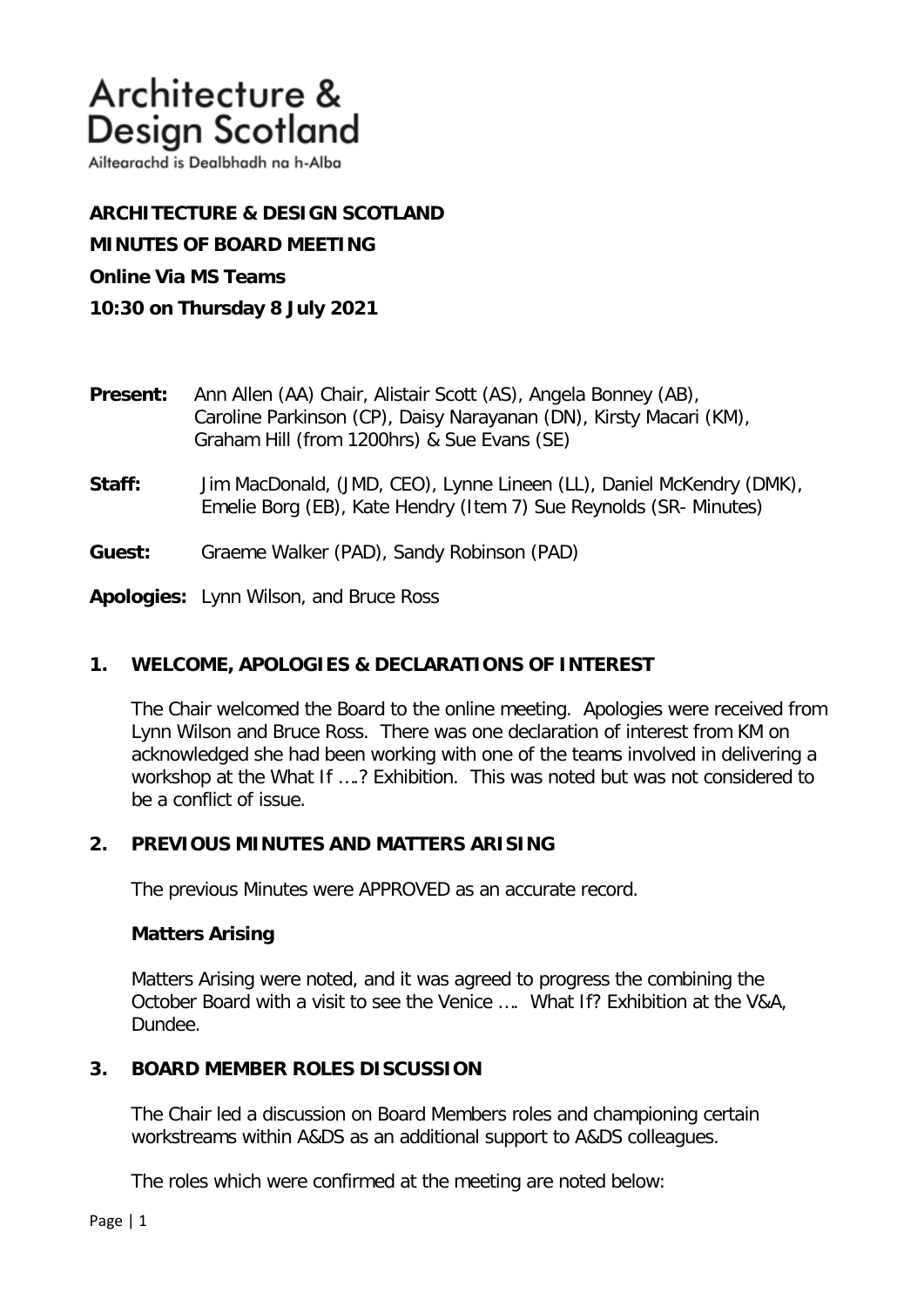| <b>Board Member</b>       | <b>Champion/Lead Topic</b>                                                        |
|---------------------------|-----------------------------------------------------------------------------------|
| Angela Bonney             | Communication and social media                                                    |
| Lynn Wilson               | Circular Economy                                                                  |
| Daisy Narayanan           | Transport and the fit within the Place<br>conversation                            |
| Kirsty Macari             | Education with emphasis on supporting<br>individuals to gain workplace experience |
| <b>Caroline Parkinson</b> | Value of Design                                                                   |

It was noted that other roles will be added during future discussions of the Board.

There was a discussion about the merits of creating an advisory board/community forum group or a shadow board. This would ensure an extra level of engagement within with wider community and stakeholder groups. It was agreed there would need to be a clear remit for any group that is set up, including what the roles involved, what can members expect to gain from such roles and what are the main goals that will be achieved.

Discussion took place on how this idea could help support A&DS to become a leader in a particular field eg on 20-minute neighbourhood – which would aid A&DS colleagues in drafting policy documents and inform stakeholder briefings.

The Chair agreed to pull ideas together and set up a small group to look into this idea further – the group would include AA/SE/DN/AS/AB.

# **ACTION No 01: Add Advisory Group update onto October agenda.**

# **4. STAKEHOLDER REVIEW**

A workshop took place on latest position with stakeholder engagement. Following updates provided by Board member, a MIRO board was presented sketching out the current position. This included new ideas for stakeholder engagement and also the new Ministerial appointments - which the Chair and CEO will take forward to arrange briefing and meetings.

# **5. BUSINESS PLAN & BUDGET**

A revised Business Plan and Budget was presented to the Board. Following the draft paper presented in April 2021 to Board, the documents had been reviewed by Home Teams and Leadership Team to agree a finalised programme of work that aligns with the outcomes of the Corporate Plan for 2021/24 and a revised budget to sit alongside the Plan.

The Board were pleased to see the planned activities set out across all areas of work for 2021/22 with impact measures described on how that work supports the outcomes in our 3-year Corporate Plan and 10-year Strategy.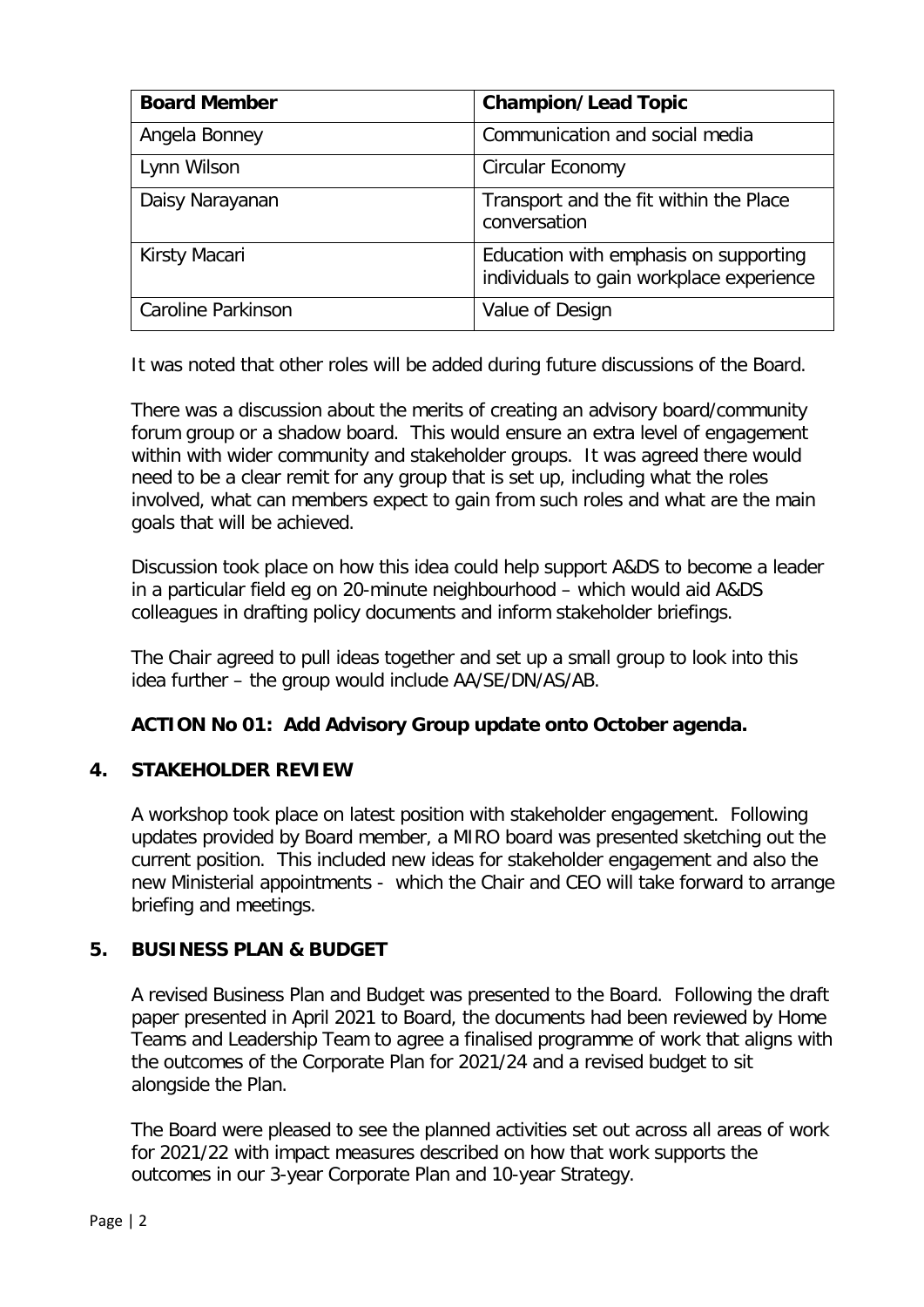The Board noted that the emphasis for year one of the three-year Corporate Plan will be to consolidate our methods and channels to build a common understanding of a whole-place collaborative approach and its benefits amongst stakeholders.

The Board noted that the programme brings together the scope of our first strategic horizon with how we believe our work will make change happen and agreed that to support this work it was sensible to work with people who are open to lasting change/support change on the ground and take learning from it.

The Board noted that the revised budget currently forecasts a balanced budget in both the current year and in years 2022/23 and the CEO reported that this was likely to be the case for 2023/24 too.

The Board also noted that the exceptional nature of 2020/21 has resulted in a greater level of underspend than in previous years and was pleased to note that the Sponsor team had agreed the carry-over of the underspend figure.

The Board APPROVED the revised Business Plan and Operating Budget. The Board also noted the wellbeing aspect for staff in delivering this year's Business Plan during continued Covid times, and asked Leadership Team to monitor staff wellbeing on an ongoing basis.

## **6. CLIMATE EMERGENCY UPDATE**

The Board received a briefing note on the climate emergency and the actions set out in Scottish Government's Climate Change Plan which was last updated in December 2020. A&DS continue to play a part in implementing the plan and helping Scotland to achieve net zero emissions by 2045.

The Board noted the content of the Briefing Note and in light of the overarching importance of the issue, it was agreed that from now on, all Board agendas will include an update on this.

## **Action 002: Add Climate Emergency onto Board agenda as a standing item.**

# **7. WHAT IF SCOTLAND PUBLIC PROGRAMME**

The Board noted an update on the public programme, which was principally intended for a public audience with the aim of engaging participants in the narrative of the project, namely the power of design to support community ambition and transformation. A&DS Board Meeting 08/07/2021 – What If Public Programme.

The programme is made up of activities around the launch (now complete), international events, Scotland-wide events, and Dundee events. Sitting alongside this is the Professional Development Programme which aims to give early-career professionals the opportunity to engage in an international event.

The Board also noted that while not currently possible within the resources available to the project, it is our ambition to support an event in each of the host